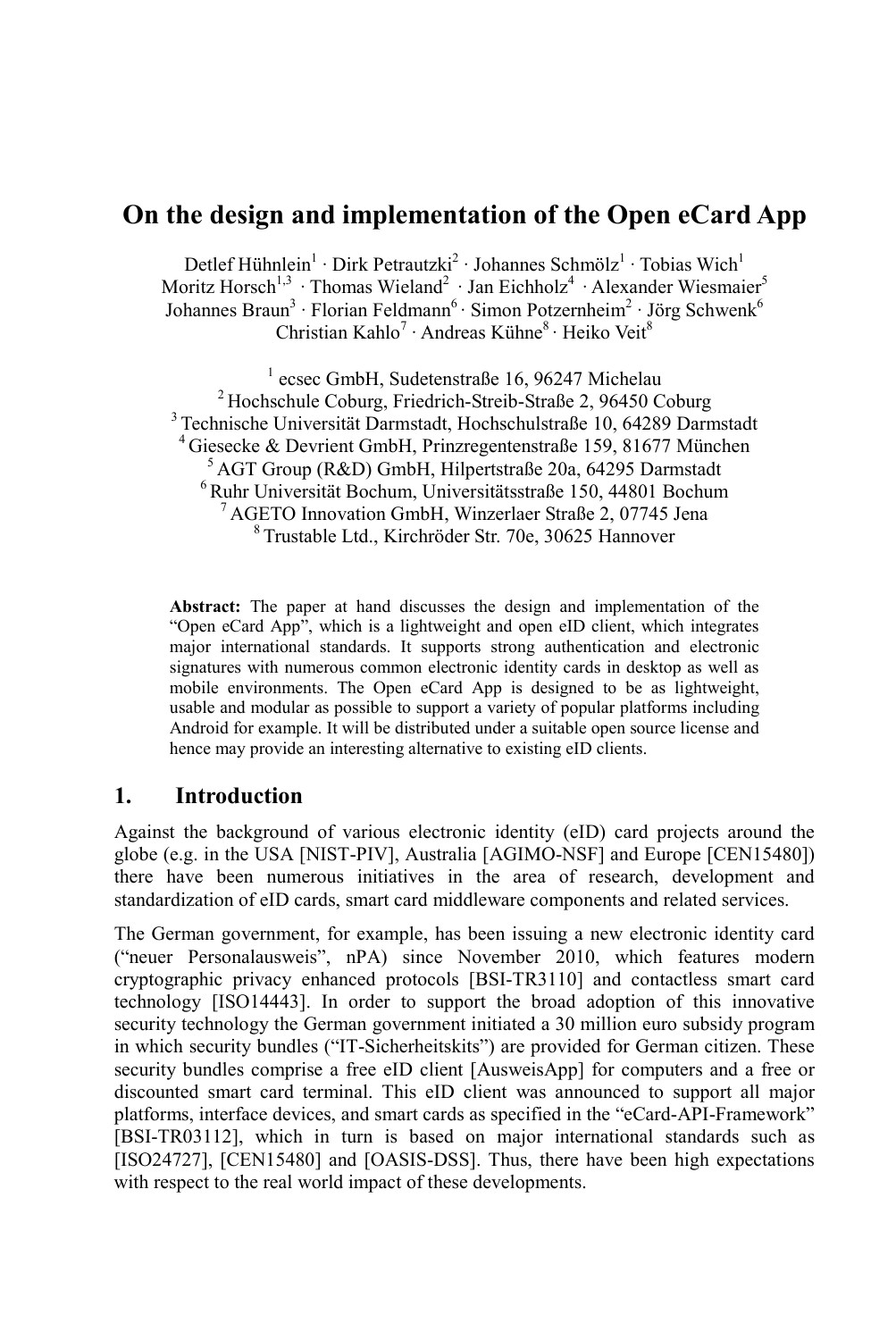However, despite the tremendous political, technical and financial efforts of the German government the practical situation with respect to the secure, easy and ubiquitous use of the different smart cards involved in the German eCard-strategy (cf. [Kowa07] and [HoSt11]) is not yet satisfying. The currently available eID client [AusweisApp], for example, only supports authentication with the German ID card on selected PC-based platforms. Important features such as the support for electronic signature techniques, other smart cards, the Mac OS platform or mobile devices are still lacking. As of today it is not clear whether<sup>1</sup> and when those features will be supported.

In order to solve this problem the authors of the paper at hand have started to design and implement a lightweight alternative, the "Open eCard App", and will publish its source under a suitable open source license. The present contribution discusses selected aspects related to the design and development of this lightweight eID client.

The remainder of the paper is structured as follows: Section 2 provides an overview of related work. Section 3 summarizes the main functional and non-functional requirements for the Open eCard App. Section 4 presents the high level design that has been developed based on the given requirements. Section 5 highlights selected aspects of the module design and related implementation issues. Section 6 closes the paper with an outlook on the next steps and future development.

## **2. Related Work**

In addition to the development of the eCard-API-Framework [BSI-TR03112], the respective standards (e.g. [CEN15480], [ISO24727] and [OASIS-DSS]) and the eID client [AusweisApp] supported by the German government, there have been various related developments which need to be considered here.

First, there are a few alternative proprietary eID clients (cf. [Ageto-AA] and [bos-Autent]), which support the German ID card, or implement a subset of the eCard-API-Framework (cf. [T7-eCard-QES]).

Furthermore, there have been first academic contributions to enable the use of the German ID card on mobile and PC-based platforms.

[EiHü08] discusses the use of [ISO24727] in a mobile environment. In [Hors09], [Kief10], [WHB+11] and [Hors11] an NFC-enabled Java Micro Edition (Java ME) mobile phone is used for mobile authentication with the German ID card. In the [Androsmex] project an Android based NFC-enabled smartphone is used to implement the Password Authenticated Connection Establishment (PACE) protocol (cf. [BSI-TR3110] and [ICAO-PACE]). In [Petr11] a mobile authentication using the German ID card is realized on an Android-based Smartphone using a separate mobile smart card reader. At the University Koblenz-Landau the rosecat project [Jahn11] aims at providing an open source eID client and the [OpenPACE] project at the Humboldt University Berlin aims at providing a cryptographic library which provides support for PACE and parts of the Extended Access Control (EAC) version 2.0 protocol [BSI-TR3110]. While both latter projects have been developed with PCs as primary target in mind, there have

<sup>&</sup>lt;sup>1</sup> As the size of the different versions of [AusweisApp] ranges between 56.3 MB and 97.6 MB, there are serious doubts whether this eID client may ever be available for mobile devices.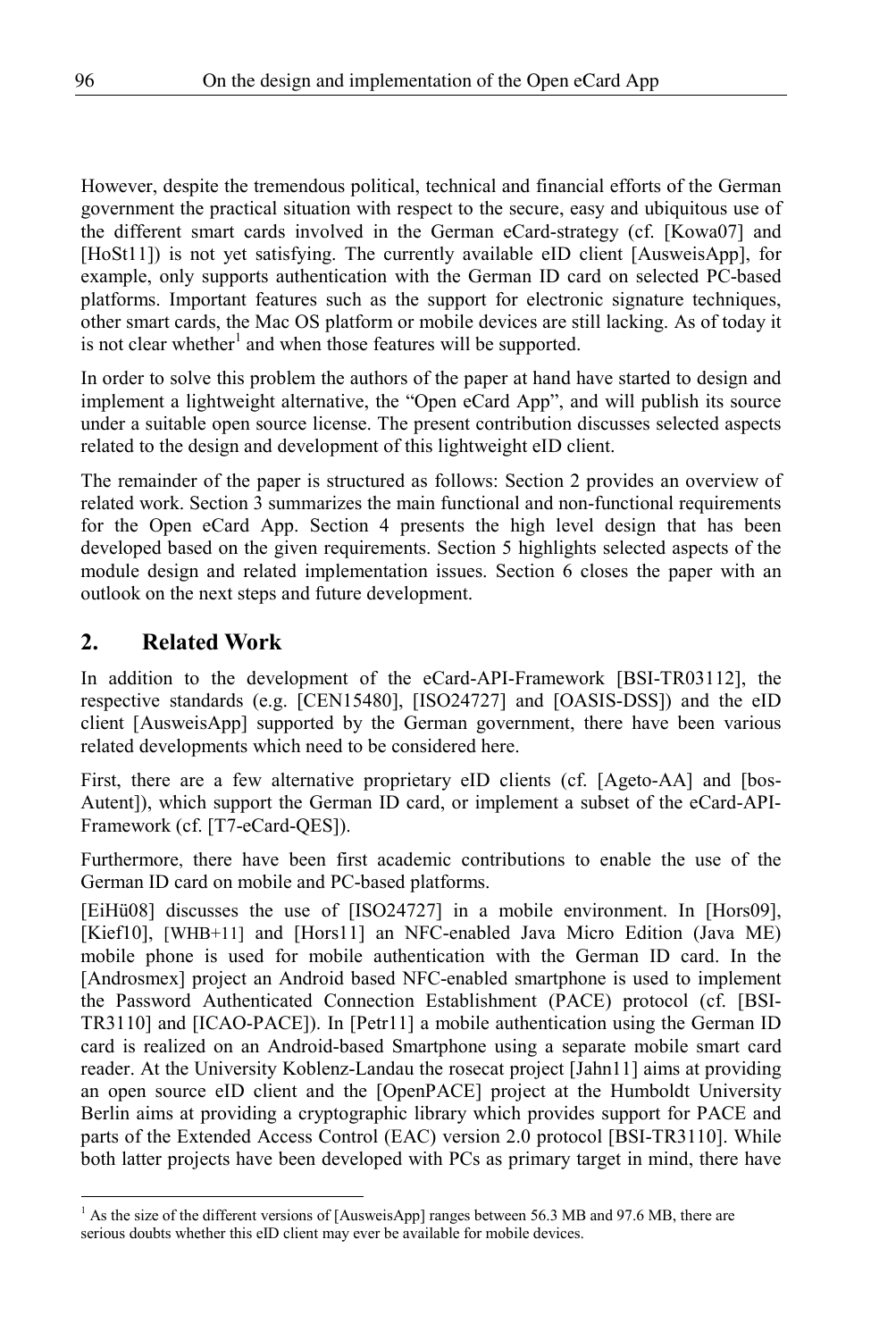been related contributions, which focus on mobile eID scenarios (cf. [Beil10], [Oepe10], [MMO11] and [MOMR11]).

In addition to the projects in Germany, there have been some open eID related developments in other countries, which are to be considered. The JMRTD project [JMRTD] provides an open source Java implementation of the Machine Readable Travel Documents (MRTD) standards developed by the International Civil Aviation Organization. For the Belgian eID card there is already a Java library [eidlib], a Java applet [eID-Applet] and software for the creation of XML-based signatures [eID-DSS]. [VeLa+09] discusses some security and privacy improvements for the Belgian eID technology. With [MOCCA] an open source environment for the Austrian Citizen Card is available. Recently, an open source middleware for the Portuguese Citizen Card was introduced [MEDI11].

For the generation and verification of XML Advanced Electronic Signatures (XAdES) the [OpenXAdES] project provided a C-based library and in [Gonç10] a Java-based implementation has been developed. The Sirius project [Sirius-SS] develops an open source signing server, which supports the interfaces standardized in [OASIS-DSS].

With respect to smart cards, there are already two open source projects [OpenSC] and [OpenSCDP], which aim at providing a platform-independent framework for the use of smart cards. While [OpenSC] in particular supports cards with Cryptographic Information Application data according to part 15 of [ISO7816], the [OpenSCDP] project provides scripting based support for the German ID card and the German electronic health card for example. For the Android-platform there is an open source secure element evaluation kit [SEEK4Android], which implements [OpenMobile].

There are various frameworks and components in the area of the Security Assertion Markup Language (SAML). [OpenSAML] is a platform-independent and open source representative of them. The use of eID cards in a SAML-environment has been discussed in [EHS09] and [EHMS10]. Corresponding SAML-profiles have been defined in [BSI-TR03130] and [STORK]. The channel binding presented in Section 3.3.10 of Part 7 of [BSI-TR03112] may be used to prevent man-in-the-middle attacks. Unfortunately, this approach is only applicable to cards which feature the Extended Access Control protocol specified in [BSI-TR3110], such as the German ID card for example. In order to provide a secure SAML-binding, which may be used with arbitrary eID cards, the alternatives discussed in [SAML-HoK], [GaLiSc08] and [KSJG10] as well as the TLS-channel binding specified in [RFC5929] may serve as starting points.

For PC-based platforms a trusted computing environment may be realized utilizing a Trusted Platform Module (TPM) and a Trusted Software Stack (TSS). The [jTSS] project provides an open source TSS implementation for the Java Platform. Because the Open eCard App is required to run also on mobile platforms, particularly Android, it is necessary to consider the specific security aspects for this platform in more detail. Android specific attacks have for example been shown in [DaDm+10] and there exist several projects and publications that discuss possible ways to improve the security of Android smartphones (cf. [BDDH+11], [NKZS10], [YZJF11] and [CoNC10]). To provide a robust and trustworthy implementation of the mobile eID client it is also required to consider unconventional attack vectors such as discussed in [AGMB+10] and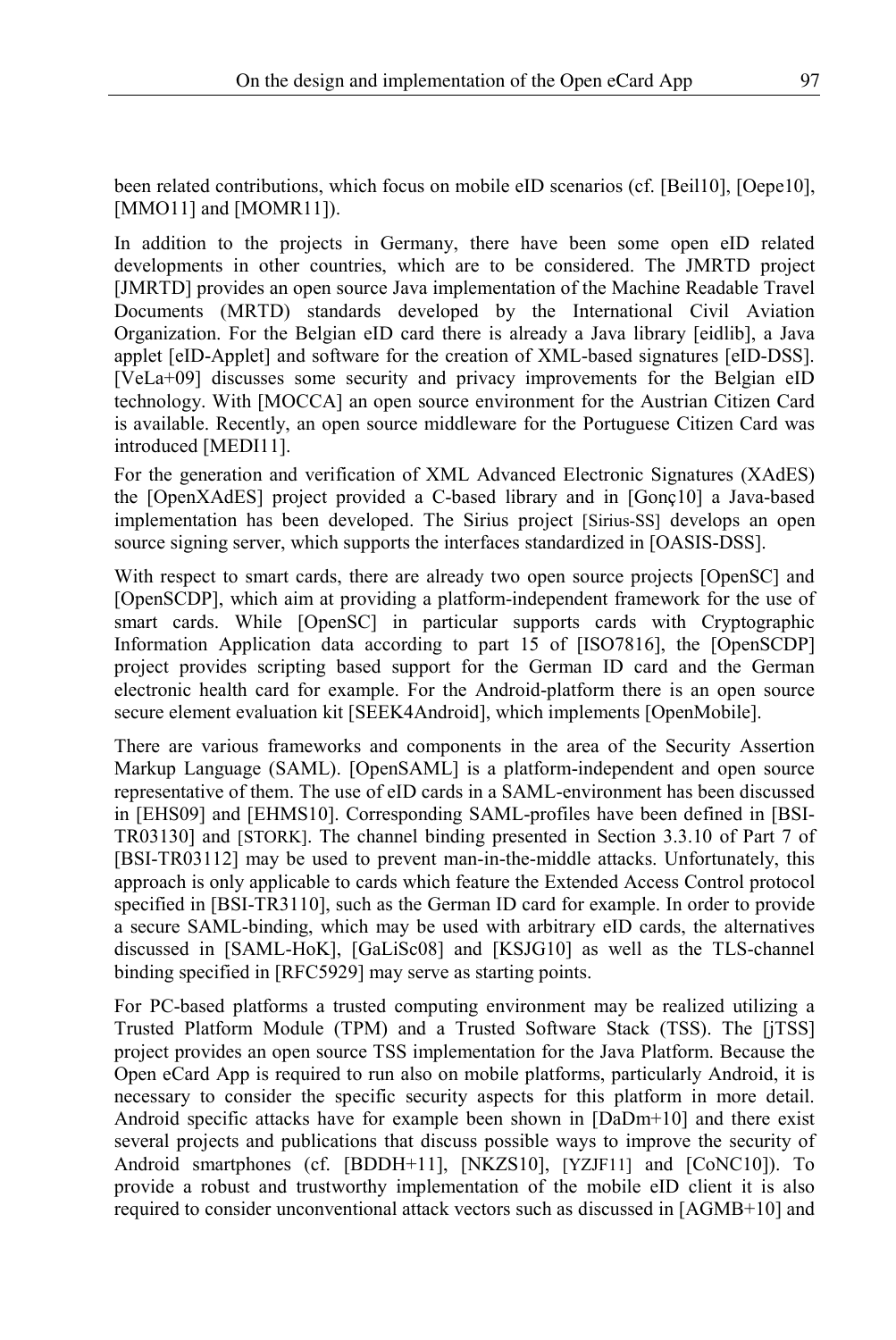[WaSt10]. On the other side there will be mobile device platforms, which are offering enhanced security features like the Trusted Execution Environment (TEE) specified by Global Platform [GP-TEE]. The TEE realizes a secure operating system next to the standard mobile operating system (e.g. Android, iOS, Windows Phone) and hence, can be utilized to secure the mobile eID client. It offers the possibility to install new trusted applications in the field, which are completely separated from each other and applications running outside the trusted execution environment. Trusted applications can securely store data, access secure elements, perform cryptographic operations and protocols and perform secure input and output using the display and keypad of the mobile device.

## **3. Requirements for the Open eCard App**

This section contains the main functional and non-functional requirements of the lightweight Open eCard App, where the key words MAY, SHOULD, SHALL and MUST are used as defined in [RFC2119].

#### *R1. Support for all popular platforms*

The Open eCard App MUST be designed to support the most popular client platforms. In addition to PCs based on Windows, Linux or Mac OS this in particular includes NFCenabled mobile devices, which are for example based on [Android]. On the other side – unlike the clients considered in [EiHü08], [Hors09] and [Hors11] – we do not restrict ourselves to the limited feature set provided by the Java ME platform, but only require that it SHOULD be possible to port our client to such a platform if it turns out to be necessary.

#### *R2. Modularity, open interfaces and extensibility*

In order to facilitate the distributed development and portability to different platforms, the Open eCard App MUST consist of suitable modules, which are connected through open interfaces. Those modules SHOULD be designed to minimize the effort of creating a new client application for a specific purpose<sup>2</sup>. For features, which are expected to change over time, such as cryptographic and communication protocols, the Open eCard App SHALL provide suitable extension mechanisms. The basic cryptographic mechanisms SHOULD be provided in form of a standardized cryptographic module to ensure implementation independence and interoperability for cryptographic functions on each supported platform. In particular the Graphical User Interface (GUI), which is expected to be very platform specific, MUST be clearly separated from the other modules.

#### *R3. Architecture based on ISO/IEC 24727*

The architecture of the Open eCard App SHALL be based on the international secure element infrastructure standard [ISO24727]. This means in particular that the Interface Device (IFD) API (cf. [ISO24727], part 4) and the Service Access Layer (SAL) API (cf. [ISO24727], part 3) MUST be supported. The IFD Layer SHALL allow to use a wide range of external card terminals, e.g. those based on the PC/SC architecture or

<sup>&</sup>lt;sup>2</sup> As sketched in [BHWH11] the mobile phone based eID client may serve as smart card terminal for a PCbased eID-client or as standalone system for mobile authentication scenarios.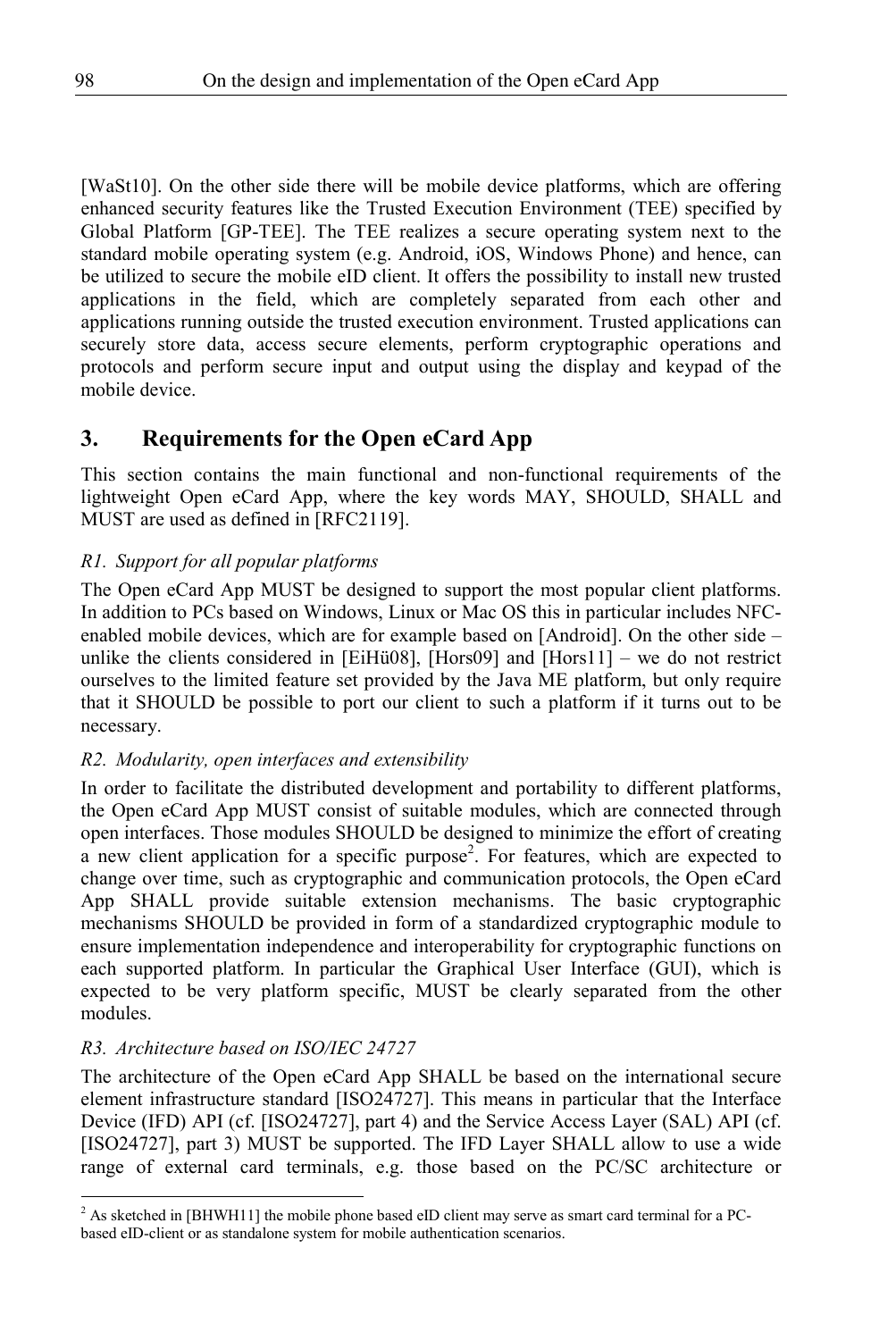[OpenMobile], and NFC-modules integrated in mobile phones and SHOULD support TPMs, if present on the platform. The SAL SHALL support arbitrary smart cards, which are described by a CardInfo file according to Section 9 of  $[CEN15480]^3$ .

#### *R4. Support for electronic signatures and federated identity management*

The Open eCard App SHOULD be able to create advanced electronic signatures in standardized formats (cf. [ETSI-101733], [ETSI-101903] and [ETSI-102778]) using the supported eID cards and / or suitable server systems.

#### *R5. Support for federated identity management*

The Open eCard App SHOULD support federated identity management protocols according to internationally acknowledged standards, such as  $[SAML(v2.0)]$  for example.

#### *R6. Browser integration*

The Open eCard App MUST be start- and accessible from within a browser to perform an authentication at web-based services.

#### *R7. Secure components*

The Open eCard App MUST utilize the security features of the attached components. This includes the usage of the secure input and output facility of an attached reader as well as the usage of a possibly available secure operating system like the Trusted Execution Environment for mobile devices [GP-TEE].

#### *R8. Security*

The Open eCard App MUST be designed in a security aware manner, such that a formal security evaluation, e.g. according to Common Criteria  $[CC(v3.1)]$ , is possible with modest additional effort. Furthermore the Open eCard App SHALL use the security features provided by attached components. This includes the usage of the secure input and output facility of an attached reader as well as the usage of a possibly available secure operating system like the Trusted Execution Environment [GP-TEE] for mobile devices.

#### *R9. Open source capable*

The Open eCard App SHOULD be substantially free of external dependencies. This way it can be released as open source software under a suitable license and there is no regard to take on rights of third parties.

#### *R10. Transparency*

The Open eCard App SHOULD provide information to the user about all the existing connections (Internet), access to smart card and other actions.

#### *R11. Stability*

The released versions of the Open eCard App SHOULD always be stable, i.e. work without crashes and undesired behaviour.

<sup>&</sup>lt;sup>3</sup> See http://www.cardinfo.eu for more information about this topic.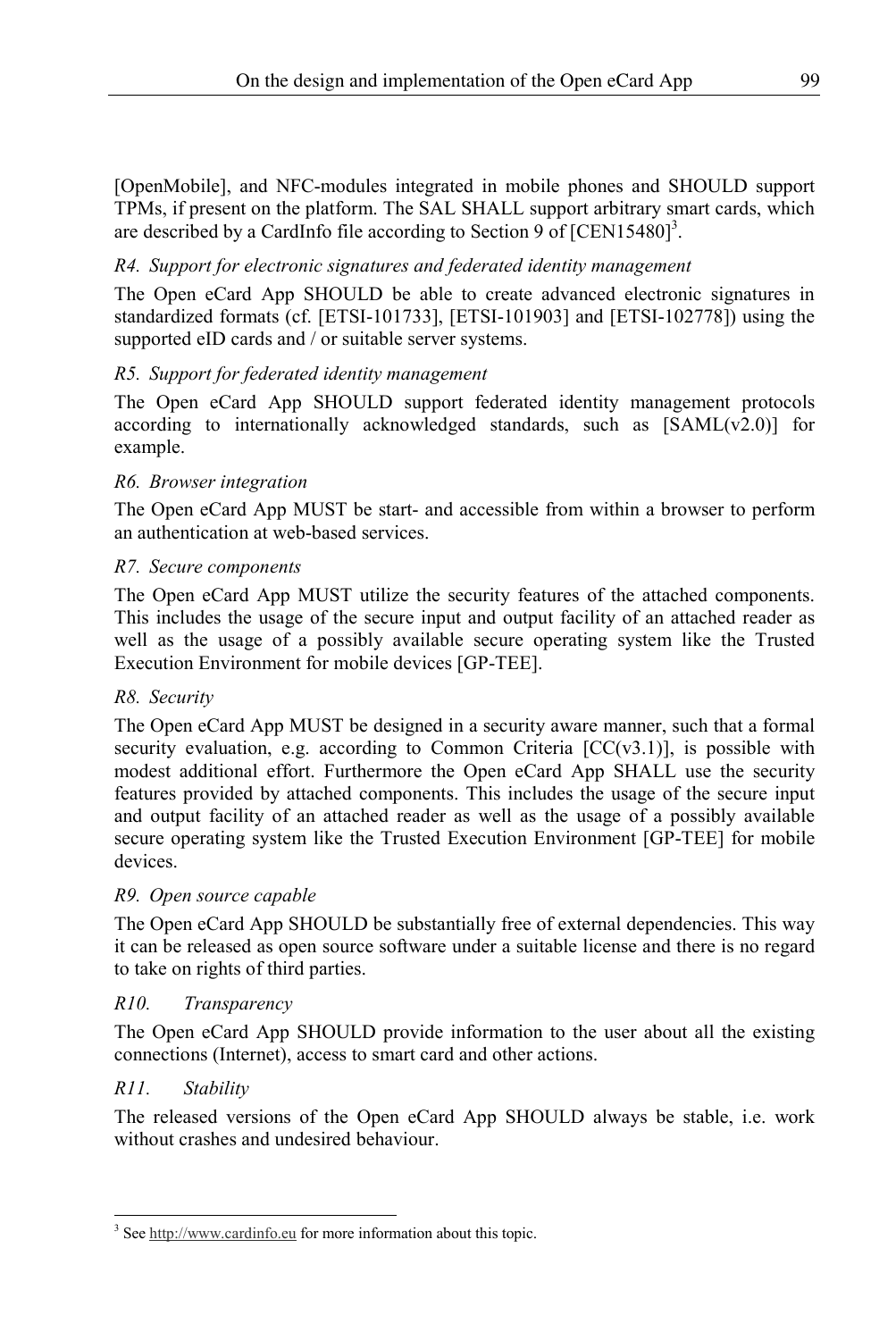#### *R12. High usability and accessible GUI*

The design and implementation of a GUI MUST consider platform specific issues to maximize usability and the GUI SHOULD support accessibility features.

## **4. High Level Design**

Based on previous work (e.g. [BSI-TR03112], [Petr11] and [Hors11]) and the requirements above, the high level design depicted in Figure 1 has been developed. It envisages the implementation of the Open eCard App in the Java programming language, making use of the respective architectural concepts. Java is selected mainly because it is supported on all target platforms (R1) and allows applications that can easily be modularized and updated (R2).



Figure 1: High Level Design of the Open eCard App

The main building blocks of the Open eCard App are as follows:

Interface Device (IFD)

This component implements the IFD interface as specified in part 6 of [BSI-TR03112] and part 4 of [ISO24727]. It also contains the additional interfaces for password-based protocols such as PACE (cf. Section 5.1). It provides a generalized interface for communication with specific readers and smart cards, to enable the user to use arbitrary card terminals or smart cards.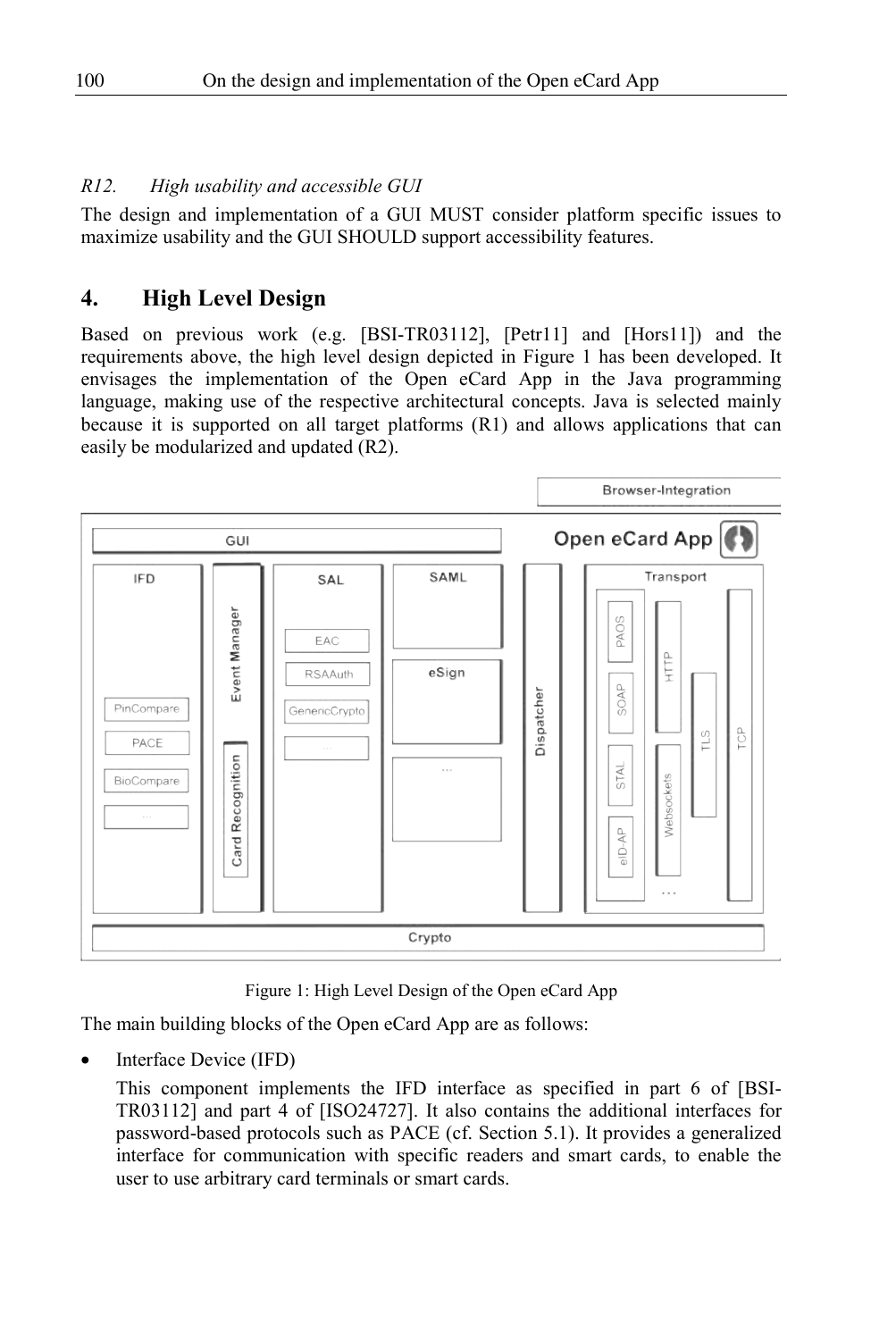**Event Manager** 

The Event Manager monitors the occurrence of events (e.g. added or removed terminals or cards) and performs the type-recognition of freshly captured cards (cf. Sections 5.3 - 5.4).

Service Access Layer (SAL)

This module implements the Service Access Layer as specified in part 4 of [BSI-TR03112] and part 3 of [ISO24727]. An important aspect of this component is that it provides an extension mechanism, which enables the addition of new authentication protocols in the future without changing other parts of the implementation.

• Crypto

The crypto module unifies the access to cryptographic functions of the other modules. Through the use of the Java Cryptography Architecture (JCA) [JCA] interface and the provider architecture offered by it, it is easy to exchange the Cryptographic Service Provider (CSP) and hence use the most suitable one for each platform. As JCA provider for the presented eID client primarily [BouncyCastle]<sup>4</sup>, [FlexiProvider] and [IAIK-JCE] come in mind.

• Graphical User Interface (GUI)

The GUI is connected via an abstract interface (cf. Section 5.2) and hence is easily interchangeable. This allows providing platform-specific GUI-implementations, while leaving the other modules unchanged.

• Security Assertion Markup Language (SAML)

This component provides support for the SAML Enhanced Client and Proxy (ECP) profile [SAML-ECP], which allows receiving an AuthnRequest via the PAOSbinding [PAOS-v2.0] and starting the eID based authentication procedure with a suitable Identity Provider. Compared to the Web Browser Single Sign-On (SSO) profile used in [BSI-TR03130], the support of the ECP-profile leads to a more straightforward authentication procedure that is easier to protect.

• Electronic Signatures (eSign)

This component allows to create advanced electronic signatures according to [ETSI-101733], [ETSI-101903] and [ETSI-102778] using the interface defined in part 2 of [BSI-TR03112], which is based on [OASIS-DSS].

**Dispatcher** 

The dispatcher provides a centralized entry point for the handling of incoming and outgoing messages. By this centralization, the dispatcher helps to reduce the amount of Java code and the complexity of the Open eCard App.

<sup>4</sup> In order to avoid conflicts with the crippled version of Bouncy Castle integrated in Android, it may turn out to be advantageous to use [SpongeCastle] instead.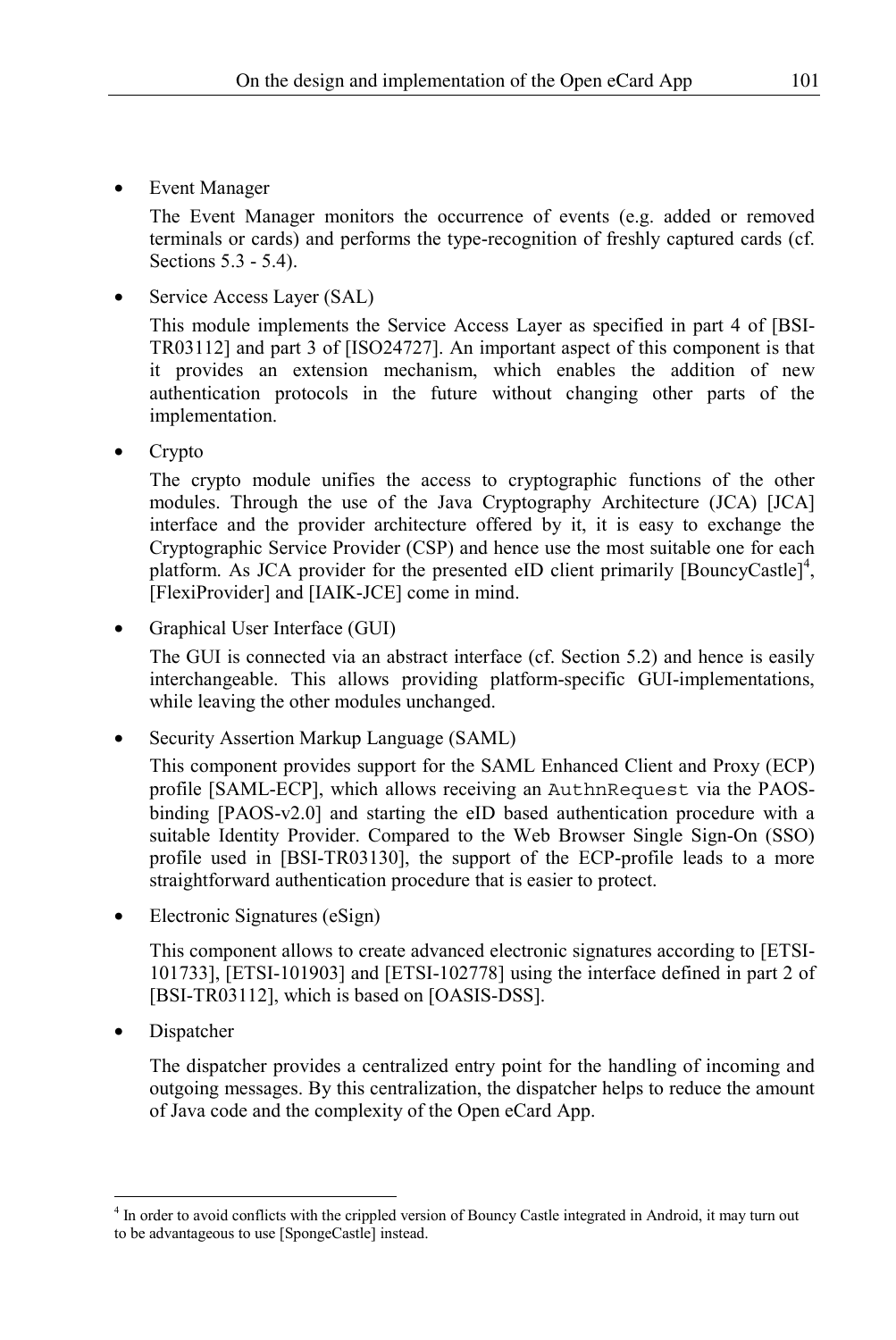**Transport** 

The transport component encapsulates the individual transport protocols settled at various transport layers. The layered structure makes it easy to use the protocols needed for a specific use case and to add new protocols. In order to support the currently available eID servers, the protocol stack will at least allow exchanging PAOS messages, which are bound to HTTP and require TLS and TCP/IP to be transported. However the protocol stack of the eID client is designed to additionally support other bindings (e.g.  $SOAP$  [SOAP-v1.1]) and alternative protocols such as the Austrian Security Token Abstraction Layer (STAL) [MOCCA] or the eID applet protocol used in Belgium [eID-Applet].

• Browser Integration

As the Open eCard App should start automatically (without requiring further action by the user) on accessing an appropriately prepared website, there has to be a mechanism for the browser to launch the application and pass over (connection-) parameters. For this purpose, the eID activation mechanisms specified in part 7 of [BSI-TR03112] and the cryptographic interfaces supported by popular browsers (e.g. [PKCS#11]) are implemented in this module.

## **5. Selected Aspects of the Module Design and Implementation**

This section highlights selected aspects of the design and implementation of the Open eCard App.

#### **5.1 PACE in IFD Layer**

The standardisation of the IFD interface in part 4 of [ISO24727] took place before all details of the PACE protocol (see [BSI-TR3110] and [ICAO-PACE]) and the corresponding card terminals (see [BSI-TR03119] and [PC/SC-PACE]) were specified. Thus PACE-support is currently not yet integrated in the standardized IFD layer and existing eID clients such as [AusweisApp], [bos-Autent] and [Ageto-AA] seem to implement PACE on top of the IFD layer. As in this case the Service Access Layer needs to be aware of the detailed capabilities of the connected card terminal this is not optimal from an architectural point of view.

To overcome this problem we propose an extension for the IFD API, that contains the two commands EstablishChannel and DestroyChannel, which are protocol agnostic generalizations of the EstablishPACEChannel and DestroyPACE-Channel commands defined in [PC/SC-PACE] and (partly) in [BSI-TR03119].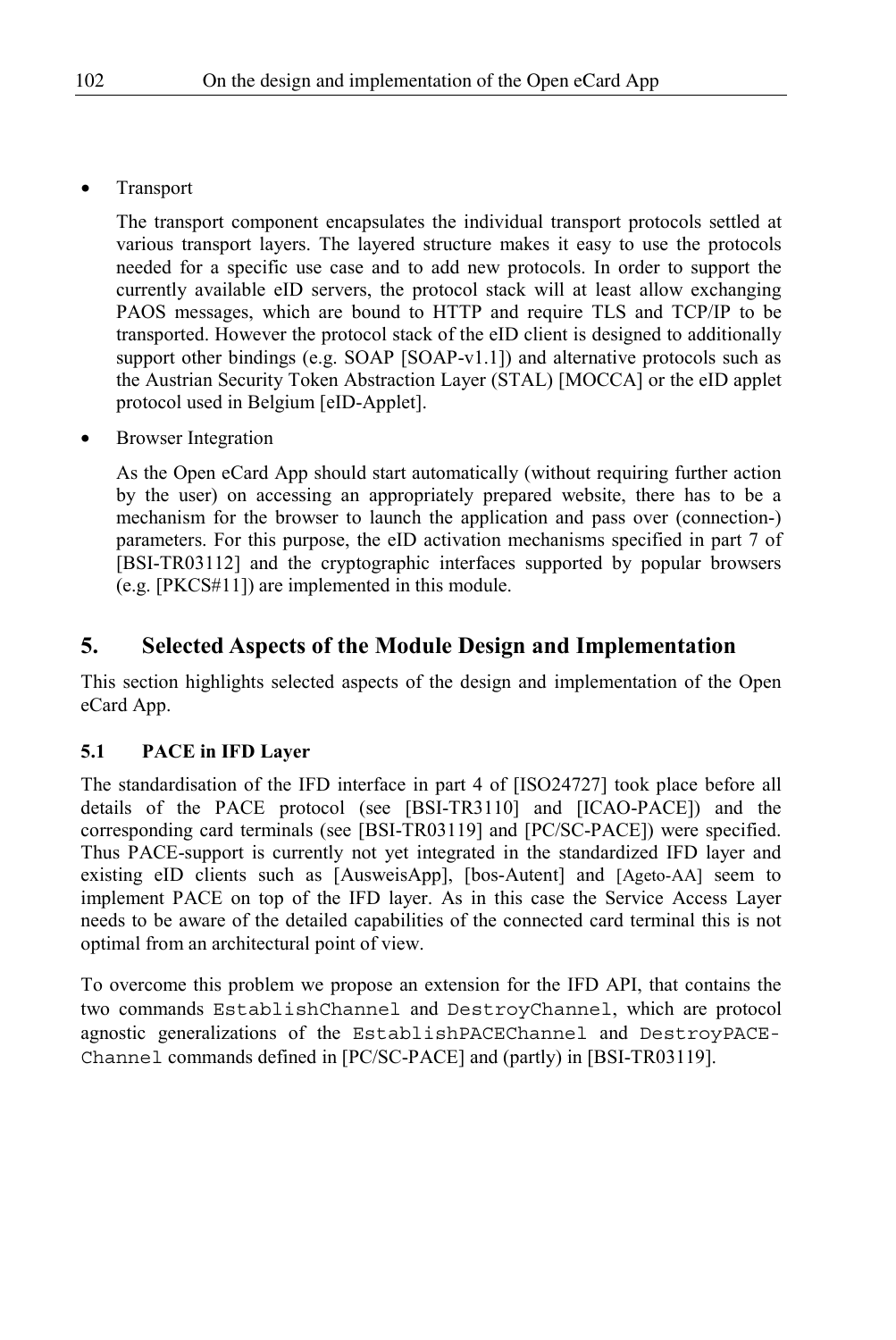#### **5.2 GUI Interface**

As the Graphical User Interface (GUI) needs to be developed in a platform specific manner, it is necessary to introduce an interface, which decouples the user interface from the rest of the eID client. As the Open eCard App shall support a wide range of smart card terminals with varying capabilities in a homogeneous manner, the GUI needs to compensate these differences and provide a card- and terminal-specific dialogue to obtain the user consent for a specific transaction. In order to support arbitrary terminals and eID cards, the GUI interface is defined in an abstract manner. A user dialogue specification consists of a sequence of steps, which in turn may contain a sequence of input and output elements. The input elements allow to mark check boxes, which may for example be used to restrict a Certificate Holder Authorization Template (cf. [BSI-TR3110], Annex C.1.5 and C.4), or capture a PIN.

#### **5.3 Event Manager**

Events in the IFD layer (e.g. insertion or removal of cards) can be recognized using the Wait function of the IFD interface as specified in part 6 of [BSI-TR03112] and in part 4 of [ISO24727]. This function returns the state of a monitored terminal, after an event has occurred. In order to identify a specific event, the calling component must compare the received state with the previous state of the terminal. Thus, every component that makes use of the Wait function would need to implement this kind of comparison, which is not very convenient.

To centralize this functionality, we introduce an Event Manager, which monitors the occurrence of events, triggers the card recognition and distributes the received information to all components that have registered to it. A component can register for one or more specific events (e.g. insertion of cards) and will be notified if one of them occurs. Furthermore custom filters can be applied to the Event Manager, in case the predefined registration options are not sufficient.

#### **5.4 Card Recognition**

In order to support the widest possible range of eID cards, the Open eCard App supports CardInfo structures according to [BSI-TR03112] Part 4, Annex A and [CEN15480] Section 9. For the recognition of the card type it is necessary to construct a decision tree (cf. [BSI-TR03112] Part 4, Figure 5 and [Wich11] Section 5.1.2) using the set of available CardInfo files. While this construction could be performed by an eID client upon initialization, we propose to perform this construction only once and store the constructed decision tree in a suitable XML format. As there is no need for the eID client to perform the construction itself, we propose that a suitable infrastructure component, such as the CardInfo repository (cf. [BSI-TR03112] Part 5), performs the construction and distributes the compact decision tree.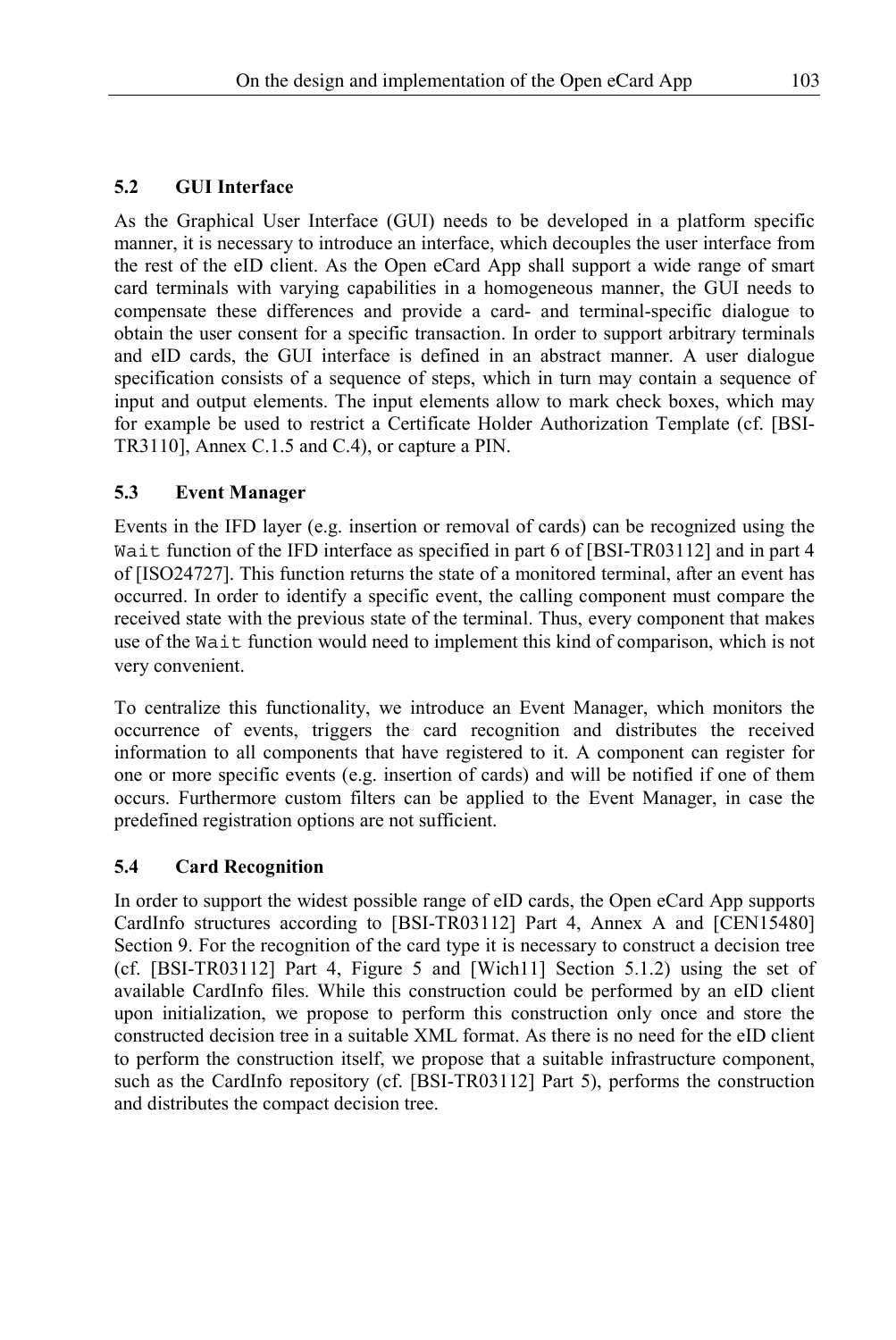The Card Recognition module within the Open eCard App (cf. Figure 1) works with the recognition tree and just needs access to the IFD. As soon as a new card is captured and a corresponding event is identified by the Event Manager (cf. Section 5.3), the card recognition procedure is performed by connecting the card and walking through the recognition tree until the card type is determined. In the eCard-API layering model, this request to the Card Recognition module is performed by the SAL. However, with the availability of the Event Manager, the most natural approach is to perform the recognition right after a *"card inserted"* event and distribute the information with a *"card recognised"* event afterwards. This information distribution mechanism has the advantage that not only the SAL, but also other modules which need this kind of information (e.g. the GUI), can act as an event sink, too.

### **6. Summary**

The paper at hand presents the design and selected implementation details of the Open eCard App. This eID client supports arbitrary smart cards, which are described by CardInfo files and is designed to support PC-based as well as mobile platforms, e.g. based on [Android]. As the Open eCard App is designed to be as lightweight and usable as possible and will be distributed under a suitable open source license, it may provide an interesting open alternative to the currently available eID clients such as the [AusweisApp].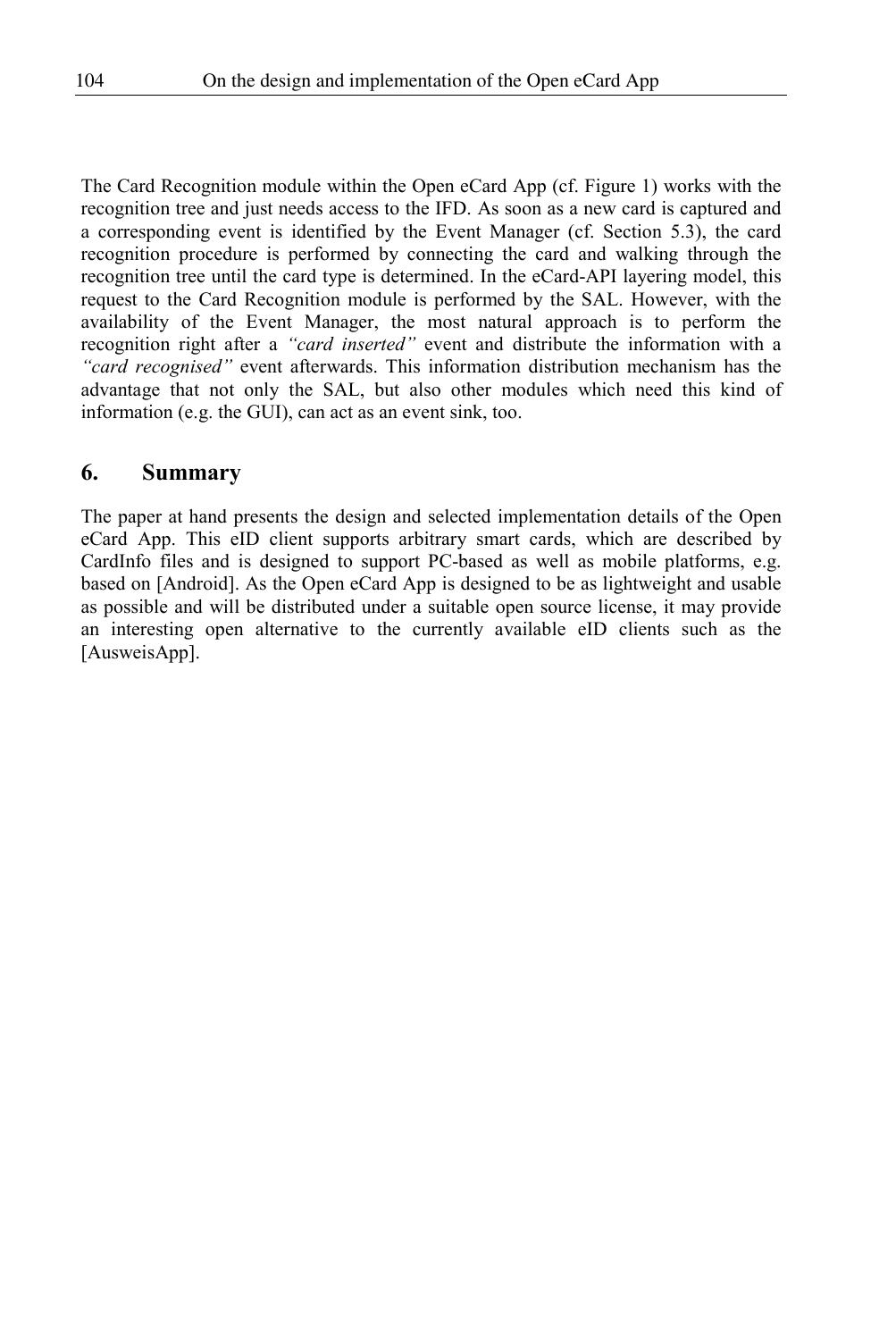# **7. References**

| [Ageto-AA]     | $GmbH$ :<br><b>AGETO</b><br>Innovation<br>Ageto<br>AusweisApp,<br>http://www.ageto.de/egovernment/ageto-ausweis-app                                                                                                                                                                                                                                                               |
|----------------|-----------------------------------------------------------------------------------------------------------------------------------------------------------------------------------------------------------------------------------------------------------------------------------------------------------------------------------------------------------------------------------|
| [AGIMO-NSF]    | Australian Government Information Management Office (AGIMO): National<br>http://www.finance.gov.au/e-government/security-<br>Smartcard<br><i>Framework,</i><br>and-authentication/smartcard-framework.html                                                                                                                                                                        |
| [AGMB+10]      | A. Aviv, K. Gibson, E. Mossop, M. Blaze and J. Smith: Smudge attacks on<br>smartphone touch screens, WOOT'10 Proceedings of the 4th USENIX<br>conference<br>offensive<br>technologies,<br>on<br>http://www.usenix.org/events/woot10/tech/full_papers/Aviv.pdf                                                                                                                     |
| [Android]      | Google Inc.: Android Website, http://www.android.com/                                                                                                                                                                                                                                                                                                                             |
| [Androsmex]    | T. Senger & al.: Androsmex Project - A mobile smart card explorer for<br>NFC<br>capabilities,<br>android<br>smartphones<br>with<br>http://code.google.com/p/androsmex/                                                                                                                                                                                                            |
| [AusweisApp]   | for<br>"AusweisApp",<br>BSI:<br><i><b>Official</b></i><br>Portal<br>the<br>eID-client<br>http://www.ausweisapp.de                                                                                                                                                                                                                                                                 |
| $[BDDH+11]$    | S. Bugiel, L. Davi, A. Dmitrienko, S. Heuser, A. Sadeghi and B. Shastry:<br>Practical and Lightweight Domain Isolation on Android, Proceedings of the<br>1st ACM CCS Workshop on Security and Privacy in Mobile Devices (SPSM),<br>October<br>2011.<br>http://www.informatik.tu-<br>ACM<br>Press.<br>darmstadt.de/fileadmin/user_upload/Group_TRUST/PubsPDF/spsm18-<br>bugiel.pdf |
| [Beil $10$ ]   | K. Beilke: Mobile eCard-API, Humboldt-University, Diploma Thesis, 2010,<br>http://sar.informatik.hu-berlin.de/research/publications/#SAR-PR-2010-12                                                                                                                                                                                                                               |
| [BHWH11]       | J. Braun, M. Horsch, A. Wiesmaier and D. Hühnlein: Mobile Authentication<br>(in German), DACH Security 2011,<br>and<br>Signature<br>pp.<br>$1-12$ ,<br>http://www.cdc.informatik.tu-<br>darmstadt.de/mona/pubs/201109 DACH11 Mobile Authentisierung und Sig<br>natur.pdf                                                                                                          |
| [BouncyCastle] | Castle:<br>API.<br>The<br>Legion<br>οf<br>the<br>Bouncy<br>Bouncy<br>Castle<br>http://www.bouncycastle.org/                                                                                                                                                                                                                                                                       |
| [bos-Autent]   | &<br>KG:<br>bos<br>GmbH<br>Co.<br>Governikus<br>Autent,<br>http://www.bos-<br>bremen.de/de/governikus autent/1854605/                                                                                                                                                                                                                                                             |
| [BSI-TR3110]   | BSI: Advanced Security Mechanism for Machine Readable Travel Documents<br>- Extended Access Control (EAC), Technical Directive of the Federal Office<br>for Information Security Nr. 03110, BSI TR-03110, Version 2.05,<br>https://www.bsi.bund.de/ContentBSI/Publikationen/TechnischeRichtlinien/tr0<br>3110/index htm.html                                                      |
| [BSI-TR03112]  | BSI: eCard-API-Framework, Technical Directive of the Federal Office for<br>03112,<br>BSI<br>TR-03112, Version<br>Information<br>Security<br>Nr.<br>1.1.<br>https://www.bsi.bund.de/ContentBSI/Publikationen/TechnischeRichtlinien/tr0<br>3112/index htm.html                                                                                                                      |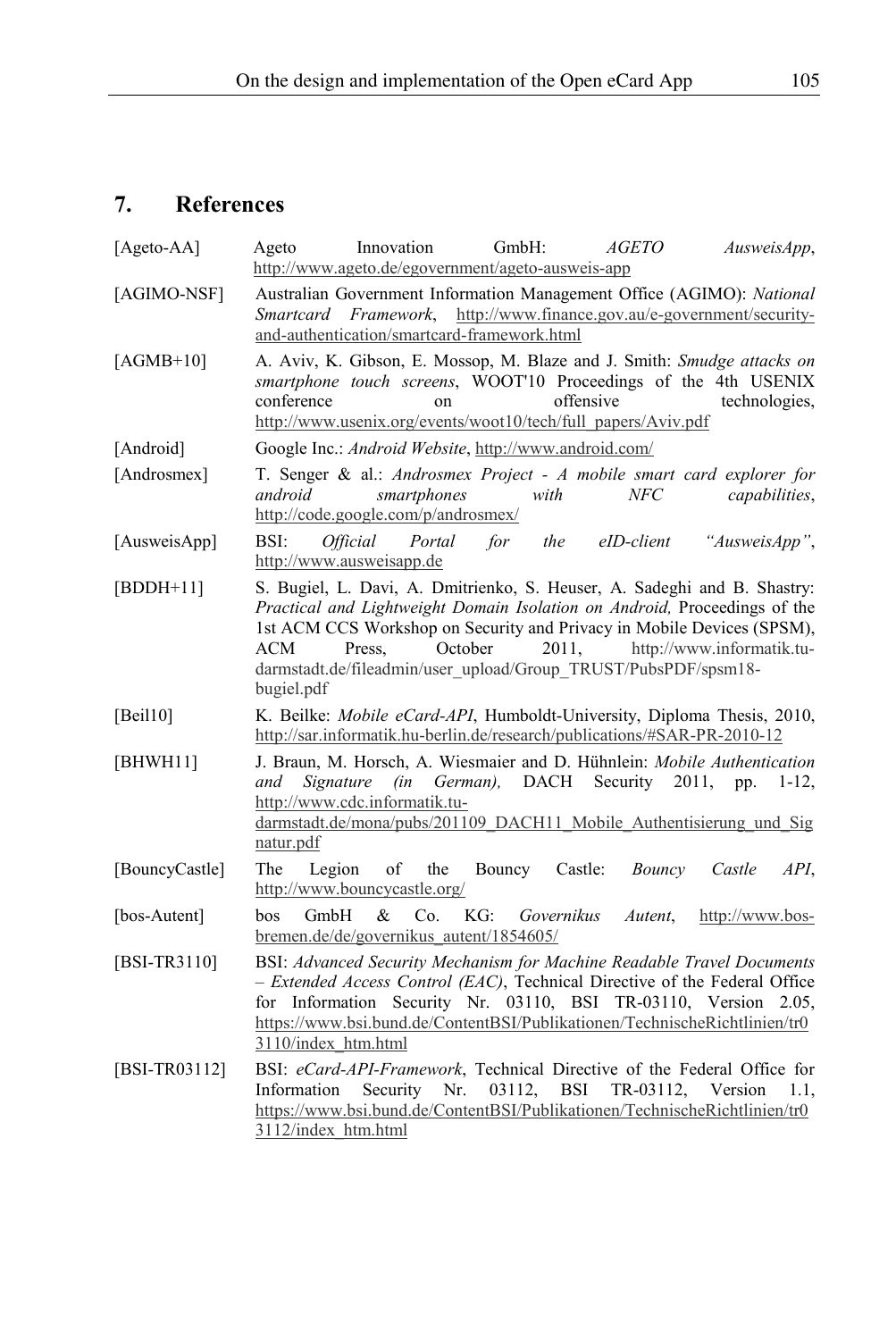| [BSI-TR03119]   | BSI: Requirements for Card Terminals with support for the new German eID-<br>card, in German, Technical Directive of the Federal Office for Information<br>03119,<br>BSI<br>TR-03119, Version 1.2,<br>Security Nr.<br>27.03.2011,<br>https://www.bsi.bund.de/SharedDocs/Downloads/DE/BSI/Publikationen/Tech<br>nischeRichtlinien/TR03119/BSI-TR-03119 V1 pdf               |
|-----------------|----------------------------------------------------------------------------------------------------------------------------------------------------------------------------------------------------------------------------------------------------------------------------------------------------------------------------------------------------------------------------|
| [BSI-TR03130]   | BSI: eID-Server, Technical Directive of the Federal Office for Information<br>03130<br>(in German), BSI TR-03130, Version 1.4.1,<br>Security Nr.<br>https://www.bsi.bund.de/SharedDocs/Downloads/DE/BSI/Publikationen/Tech<br>nischeRichtlinien/TR03130/TR-03130 TR-eID-Server V1 4 pdf                                                                                    |
| [CC(v3.1)]      | CCMB: Common Criteria for Information Technology Security Evaluation,<br>Version 3.1, part 1-3, 2009, http://www.commoncriteriaportal.org/cc/                                                                                                                                                                                                                              |
| [CEN15480]      | CEN: Identification card systems - European Citizen Card, CEN TS 15480<br>$(Part 1-4)$                                                                                                                                                                                                                                                                                     |
| [CoNC10]        | M. Contil, V. Nguyen and B. Crispo: CRePE - Context-Related Policy<br>Enforcement for Android, ISC'10 Proceedings of the 13th international<br>conference on Information security, Springer, ISBN: 978-3-642-18177-1,<br>http://www.few.vu.nl/~mconti/papers/C16.pdf                                                                                                       |
| [ $DaDm+10$ ]   | L. Davi, A. Dmitrienko, A. Sadeghi and M. Winandy: Privilege Escalation<br>Attacks on Android, ISC'10 Proceedings of the 13th international conference<br>ISBN:<br>Information<br>security,<br>Springer,<br>$978 - 3 - 642 - 18177 - 1$ ,<br>on<br>http://www.ei.rub.de/media/trust/veroeffentlichungen/2010/11/13/DDSW2010<br>Privilege Escalation Attacks on Android.pdf |
| [eID-Applet]    | F. Cornelis & al.: eID-Applet Project, http://code.google.com/p/eid-applet/                                                                                                                                                                                                                                                                                                |
| [eID-DSS]       | F.<br>Cornelis<br>&<br>$al.$ :<br>eID<br>Digital<br>Signature<br>Service<br>Project.<br>http://code.google.com/p/eid-dss/                                                                                                                                                                                                                                                  |
| [eidlib]        | K. Overdulve: eidlib Project, http://code.google.com/p/eidlib/                                                                                                                                                                                                                                                                                                             |
| [EHS09]         | J. Eichholz, D. Hühnlein and J. Schwenk: SAMLizing the European Citizen<br>Card, in A. Brömme & al. (Ed.), BIOSIG 2009: Biometrics and Electronic<br>Signatures, GI-Edition Lecture Notes in Informatics (LNI) 155, 2009, pp. 105-<br>117, http://www.ecsec.de/pub/SAMLizing-ECC.pdf                                                                                       |
| [EHMS10]        | J. Eichholz, D. Hühnlein, G. Meister and J. Schmölz: New Authentication<br>concepts for electronic Identity Tokens, in Proceedings of "ISSE 2010",<br>Vieweg, 2010, pp. 26-38, http://www.ecsec.de/pub/ISSE2010.pdf                                                                                                                                                        |
| [EiHii08]       | J. Eichholz and D. Hühnlein: Using ISO/IEC 24727 for mobile devices, in<br>Sicherheit<br>2008,<br>Proceedings<br>of<br>GI,<br>LNI<br>128.<br>581-587,<br>pp.<br>http://www.ecsec.de/pub/2008 Sicherheit.pdf                                                                                                                                                                |
| [ETSI-101733]   | ETSI: CMS Advanced Electronic Signatures (CAdES), ETSI TS 101 733,<br>Version 1.8.1. http://pda.etsi.org/pda/queryform.asp, December 2009                                                                                                                                                                                                                                  |
| [ETSI-101903]   | ETSI: Technical Specification XML Advanced Electronic Signatures (XAdES),<br>ETSI TS 101 903, Version 1.4.1, http://pda.etsi.org/pda/queryform.asp, June<br>2009                                                                                                                                                                                                           |
| [ETSI-102778]   | ETSI: PDF Advanced Electronic Signature Profiles, ETSI TS 102 778, part 1-<br>5, http://pda.etsi.org/pda/queryform.asp, 2009                                                                                                                                                                                                                                               |
| [FlexiProvider] | M. Maurer & al.: Flexiprovider Project, http://www.flexiprovider.de                                                                                                                                                                                                                                                                                                        |
| [GaLiSc08]      | S. Gajek, L. Liao and J. Schwenk: Stronger TLS Bindings for SAML Assertions<br>and SAML Artifacts, Proceedings of the 2008 ACM workshop on Secure web<br>services                                                                                                                                                                                                          |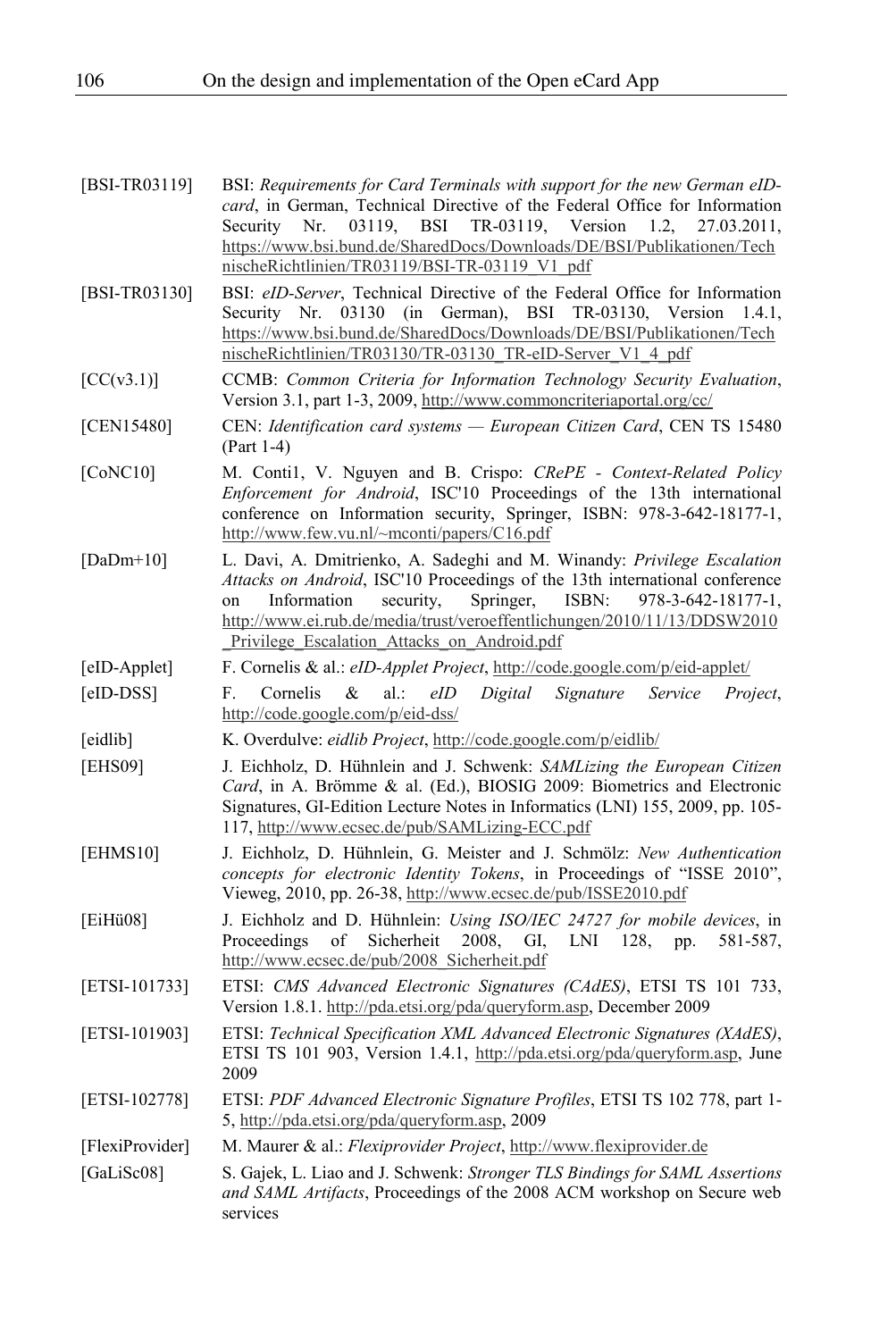| [ $Gone10$ ] | L. Gonçalves: XAdES4j- a Java Library for XadES Signature Services,<br>Instituto Superior de Engenharia de Lisboa,<br>Thesis.<br>Master<br>2010.<br>http://luisfsgoncalves.files.wordpress.com/2011/01/xades4i.pdf                                                                                                    |
|--------------|-----------------------------------------------------------------------------------------------------------------------------------------------------------------------------------------------------------------------------------------------------------------------------------------------------------------------|
| $[GP-TEE]$   | Global Platform: The Trusted Execution Environment: Delivering Enhanced<br>Security at a Lower Cost to the Mobile Market, Whitepaper, February 2011,<br>http://www.globalplatform.org/documents/GlobalPlatform TEE White Paper<br>Feb2011.pdf                                                                         |
| [ $Hors09$ ] | M. Horsch: MobilePACE - Password Authenticated Connection Establishment<br>implementation on mobile devices, Bachelor Thesis, TU Darmstadt, 2009,<br>http://www.cdc.informatik.tu-<br>darmstadt.de/mona/pubs/200909_BA_MobilePACE.pdf                                                                                 |
| [ $Hors11$ ] | M. Horsch: MONA - Mobile Authentication with the new German eID-card (in<br>German), Master Thesis, TU Darmstadt, 2011, http://www.cdc.informatik.tu-<br>darmstadt.de/mona/pubs/201107 MA Mobile%20Authentisierung%20mit%2<br>0dem%20neuen%20Personalausweis%20(MONA).pdf                                             |
| [ $HoSt11$ ] | M. Horsch and M. Stopczynski: The German eCard-Strategy, Technical<br>$TI-11/01$ .<br>TU<br>Darmstadt,<br>http://www.cdc.informatik.tu-<br>Report:<br>darmstadt.de/reports/reports/the german ecard-strategy.pdf                                                                                                      |
| $[IAIK-JCE]$ | TU Graz: IAIK Provider for the Java <sup>TM</sup> Cryptography Extension (IAIK-JCE),<br>http://jce.iaik.tugraz.at/                                                                                                                                                                                                    |
| [ICAO-PACE]  | ICAO: Supplemental Access Control for Machine Readable<br>Travel<br><b>ICAO</b><br>Technical<br>Report.<br>Version $1.01$ ,<br>Documents.<br>11.11.2010.<br>http://www2.icao.int/en/MRTD/Downloads/Technical%20Reports/Technical<br>%20Report.pdf                                                                     |
| [ISO7816]    | ISO/IEC: Identification cards - Integrated circuit cards, ISO/IEC 7816 (part<br>$1-15$                                                                                                                                                                                                                                |
| $[ISO14443]$ | ISO/IEC: Contactless integrated circuit cards - Proximity cards, ISO/IEC<br>14443 (Part 1-4)                                                                                                                                                                                                                          |
| $[ISO24727]$ | ISO/IEC: Identification cards - Integrated circuit cards programming<br><i>interfaces, ISO/IEC 24727 (Part 1-5)</i>                                                                                                                                                                                                   |
| [ $Jahn11$ ] | N. Jahn: rosecat - Architecture and Implementation of an Open Source eID<br>Client, in German, Diploma Thesis, University Koblenz-Landau, 2011,<br>http://kola.opus.hbz-nrw.de/volltexte/2011/672/pdf/Diplomarbeit.pdf                                                                                                |
| [JCA]        | Oracle: Java TM Cryptography Architecture (JCA) Reference Guide,<br>http://download.oracle.com/javase/6/docs/technotes/guides/security/crypto/Cry<br>ptoSpec.html                                                                                                                                                     |
| [JMRTD]      | M. Oostdijk & al.: JMRTD Project, http://jmrtd.org/                                                                                                                                                                                                                                                                   |
| [iTSS]       | M. Pirkner, R. Toegl & al.: Trusted Computing for the Java Platform Project,<br>http://sourceforge.net/projects/trustedjava/                                                                                                                                                                                          |
| [ $Kief10$ ] | F. Kiefer: Efficient Implementation of the PACE and EAC Protocol for mobile<br>Bachelor<br>Thesis.<br>devices.<br>in<br>German.<br>TU<br>Darmstadt.<br>2010.<br>http://www.cdc.informatik.tu-<br>darmstadt.de/mona/pubs/201007 BA Effiziente Implementierung des PACE<br>- und EAC Protokolls fuer mobile Geraete.pdf |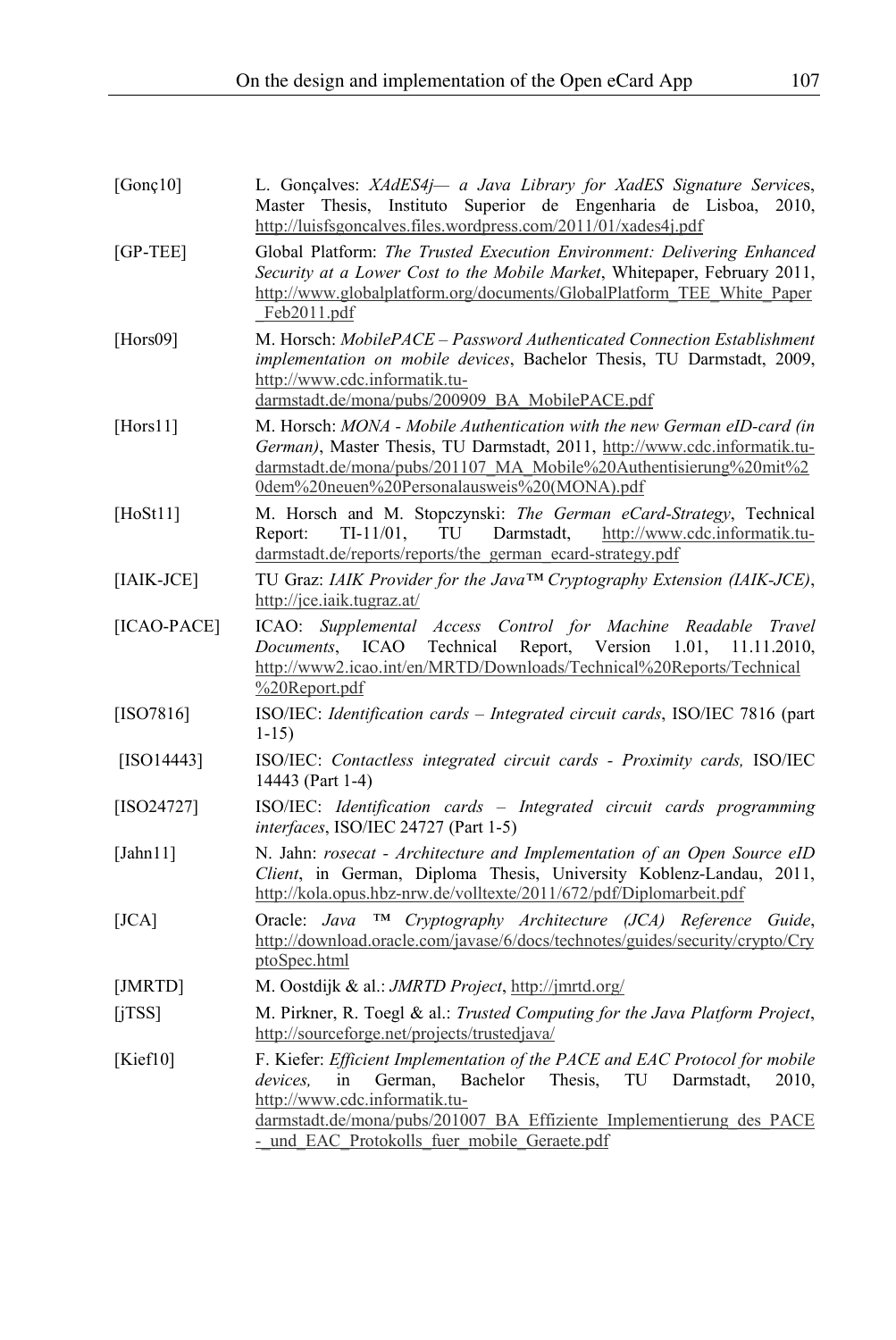| [Kowa07]     | B. Kowalski: The eCard-Strategy of the Federal Government of Germany, in<br>German, in BIOSIG 2007: Biometrics and Electronic Signatures, Proceedings<br>of the Special Interest Group on Biometrics and Electronic Signatures, LNI<br>108, pp. 87–96, 2007, http://subs.emis.de/LNI/Proceedings/Proceedings108/gi-<br>$proc-108-008.pdf$ |
|--------------|-------------------------------------------------------------------------------------------------------------------------------------------------------------------------------------------------------------------------------------------------------------------------------------------------------------------------------------------|
| [KSJG10]     | F. Kohlar, J. Schwenk, M. Jensen and S. Gajek: Secure Bindings of SAML<br>Assertions to TLS Sessions, Proceedings of the Fifth International Conference<br>on Availability, Reliability and Security (ARES), 2010                                                                                                                         |
| [MED111]     | L. Medinas: The development of the new Free/Opensource Portuguese Citizen<br><i>Card Middleware, https://codebits.eu/intra/s/proposal/212</i>                                                                                                                                                                                             |
| [MMO11]      | W. Müller, F. Morgner and D. Oepen: Mobile scenario for the new German ID<br>card, in German, in 21st Smartcard-Workshop, 2.-3. Februar 2011, Darmstadt,<br>http://sar.informatik.hu-<br>179-188,<br>2011,<br>pp.<br>berlin.de/research/publications/SAR-PR-2011-01/SAR-PR-2011-01.pdf                                                    |
| [MOCCA]      | MOCCA:<br>Modular<br>Citizen<br>Card<br>Architecture<br><b>Open</b><br>Project,<br>http://mocca.egovlabs.gv.at/                                                                                                                                                                                                                           |
| [MOMR11]     | F. Morgner, D. Oepen, W. Müller and J.-P. Redlich: Mobile Reader for the<br>new German ID card, in German, in 12th German IT-Security Congress,<br>SecuMedia,<br>227-240,<br>2011.<br>http://sar.informatik.hu-<br>pp.<br>berlin.de/research/publications/SAR-PR-2011-04/SAR-PR-2011-04.pdf                                               |
| [NIST-PIV]   | NIST: About Personal Identity Verification (PIV) of Federal Employees and<br>Contractors, http://csrc.nist.gov/groups/SNS/piv/index.html                                                                                                                                                                                                  |
| [NKZS10]     | M. Nauman, S. Khan, X. Zhang and J. Seifert: Beyond Kernel-level Integrity<br>Measurement: Enabling Remote Attestation for the Android Platform, In Trust<br>Computing,<br>Vol.<br>6101<br>and<br>Trustworthy<br>(2010),<br>http://profsandhu.com/zhang/pub/trust10-android.pdf                                                           |
| [OASIS-DSS]  | OASIS: Digital Signature Service Core Protocols, Elements, and Bindings,<br>Version 1.0, OASIS Standard, via http://docs.oasis-open.org/dss/v1.0/oasis-<br>$dss-core-spec-v1.0-os.pdf$                                                                                                                                                    |
| [Oepe10]     | D. Oepen: Authentication in the mobile web $-$ on the usability of eID based<br>authentication using an NFC based mobile device, in German, Diploma<br>Humboldt-University,<br>2010,<br>http://sar.informatik.hu-<br>Thesis.<br>berlin.de/research/publications/SAR-PR-2010-11/SAR-PR-2010-11 .pdf                                        |
| [OpenPACE]   | F. Morgner & al.: OpenPACE Project - Crypto library for the PACE protocol,<br>http://openpace.sourceforge.net/                                                                                                                                                                                                                            |
| [OpenMobile] | SIM Card Alliance:<br>Open Mobile API specification,<br>Version<br>1.2,<br>http://tinyurl.com/ckl7sbt                                                                                                                                                                                                                                     |
| [OpenSAML]   | S.<br>Cantor<br>&<br>$al.$ :<br><i><b>OpenSAML</b></i><br>Project,<br>https://wiki.shibboleth.net/confluence/display/OpenSAML/Home                                                                                                                                                                                                        |
| [OpenSC]     | M. Paljak & al.: OpenSC Project - tools and libraries for smart card,<br>http://www.opensc-project.org                                                                                                                                                                                                                                    |
| [OpenSCDP]   | A. Schwier & al.: OpenSCDP Project - Open Smart Card Development<br>Platform, http://www.openscdp.org/                                                                                                                                                                                                                                    |
|              | $\mathbf{r}$ $\mathbf{r}$ $\mathbf{r}$ $\mathbf{r}$ $\mathbf{r}$<br>$\sim$ $\sim$<br>$\cdots$                                                                                                                                                                                                                                             |

[OpenXAdES] T. Martens & al.: *OpenXAdES Project*, http://www.openxades.org/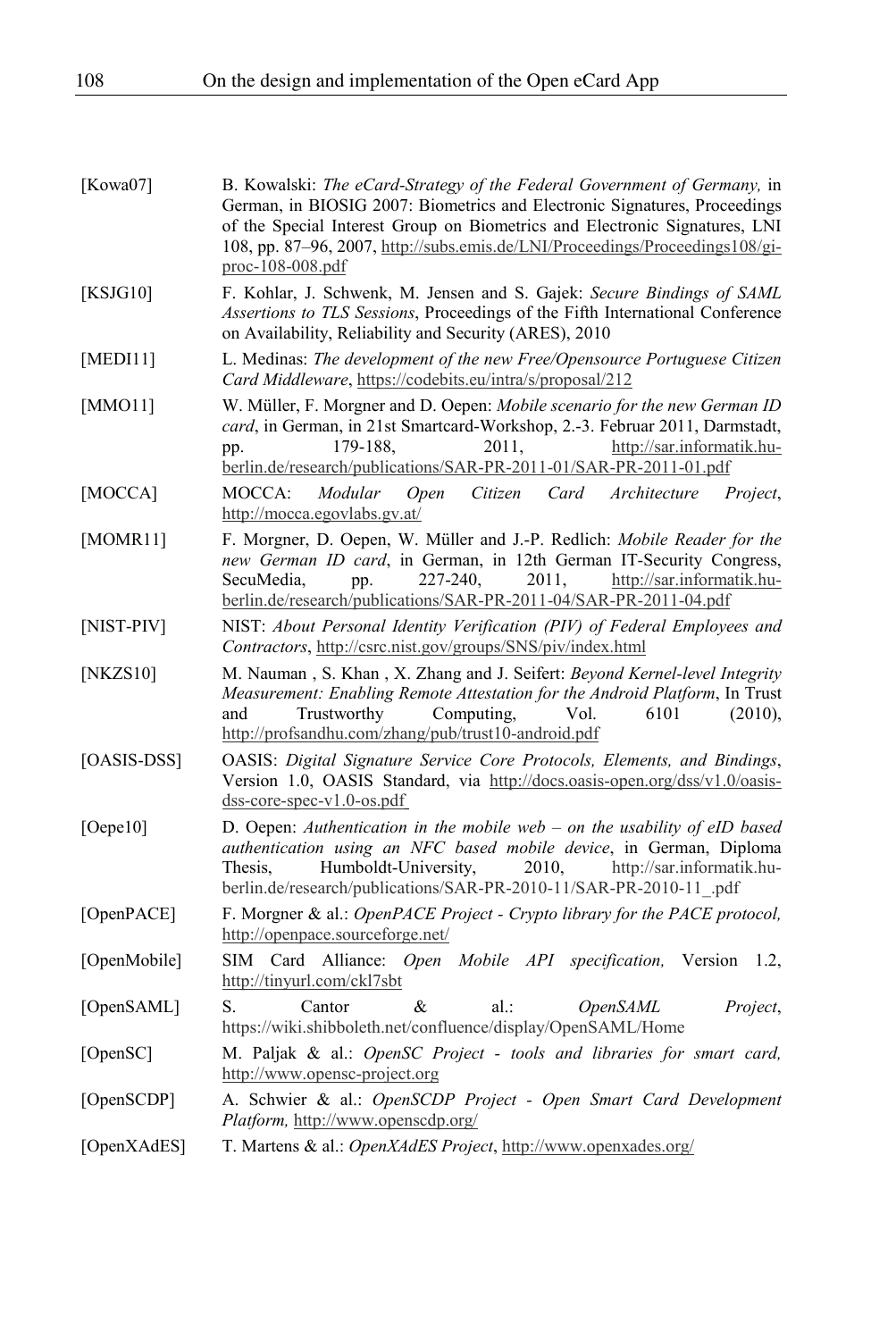| $[PAOS-v2.0]$    | Liberty Alliance Project: Liberty Reverse HTTP Binding for SOAP<br>Version<br><i>Specification,</i><br>v2.0.<br>via<br>http://www.projectliberty.org/liberty/content/download/909/6303/file/liberty-<br>$p$ aos-v $2.0$ .pdf                                        |
|------------------|---------------------------------------------------------------------------------------------------------------------------------------------------------------------------------------------------------------------------------------------------------------------|
| [PC/SC-PACE]     | PC/SC Workgroup: Interoperability Specification for ICCs and Personal<br>Computer Systems - Part 10 IFDs with Secure PIN Entry Capabilities -<br>Amendment<br>2011,<br>1.<br>http://www.pcscworkgroup.com/specifications/files/pcsc10 v2.02.08 AMD1.<br>pdf         |
| [Petr11]         | D. Petrautzki: Security of Authentication Procedures for Mobile Devices, (in<br>German), Master Thesis, Hochschule Coburg, 2011                                                                                                                                     |
| [PKCS#11]        | RSA Laboratories: PKCS #11 Base Functionality $v2.30$ : Cryptoki – Draft 4,<br>10 July 2009                                                                                                                                                                         |
| [RFC2119]        | S. Bradner: Key words for use in RFCs to Indicate Requirement Levels, IETF<br>RFC 2119, via http://www.ietf.org/rfc/rfc2119.txt                                                                                                                                     |
| [RFC5929]        | J. Altman, N. Williams, L. Zhu: Channel Bindings for TLS, IETF RFC 5929,<br>via http://www.ietf.org/rfc/rfc5929.txt                                                                                                                                                 |
| [SAML(v2.0)]     | S. Cantor, J. Kemp, R. Philpott and E. Maler: Assertions and Protocol for the<br>OASIS Security Assertion Markup Language (SAML) V2.0, OASIS Standard,<br>15.03.2005.<br>http://docs.oasis-open.org/security/saml/v2.0/saml-core-2.0-<br>os.pdf, 2005               |
| [SAML-HoK]       | N. Klingenstein: SAML V2.0 Holder-of-Key Web Browser SSO Profile, OASIS<br>Committee Draft 02, 05.07.2009. http://www.oasis-<br>open.org/committees/download.php/33239/sstc-saml-holder-of-key-browser-<br>sso-cd-02.pdf, 2009                                      |
| [SAML-ECP]       | S. Cantor & al.: SAML V2.0 Enhanced Client or Proxy Profile Version 2.0,<br>Working Draft 02, 19.02.2011, http://www.oasis-<br>open.org/committees/download.php/41209/sstc-saml-ecp-v2.0-wd02.pdf                                                                   |
| [SEEK4Android]   | F. Schäfer & al.: Secure Element Evaluation Kit for the Android platform<br>Project, http://code.google.com/p/seek-for-android/                                                                                                                                     |
| [Sirius-SS]      | A. Kühne, H. Veit & al.: Sirius Sign Server Project,<br>http://sourceforge.net/projects/sirius-sign/                                                                                                                                                                |
| $[SOAP-v1.1]$    | W3C Note: Simple Object Access Protocol (SOAP) 1.1, 8 May 2000, via<br>http://www.w3.org/TR/2000/NOTE-SOAP-20000508                                                                                                                                                 |
| [SpongeCastle]   | R. Tyley: Sponge Castle Project, https://github.com/rtyley/spongycastle                                                                                                                                                                                             |
| [STORK]          | J. Alcalde-Moraño, J. L. Hernández-Ardieta, A. Johnston, D. Martinez, B.<br>Zwattendorfer: STORK Deliverable D5.8.1b - Interface Specification,<br>08.09.2009, https://www.eid-<br>stork.eu/index.php?option=com_processes&Itemid=&act=streamDocument&d<br>$id=960$ |
| $[T7-eCard-QES]$ | T7 e.V.: <i>Common PKI – Signature API</i> , in German,<br>http://www.t7ev.org/themen/anwendungsanbieter/common-pki-signatur-<br>api.html                                                                                                                           |